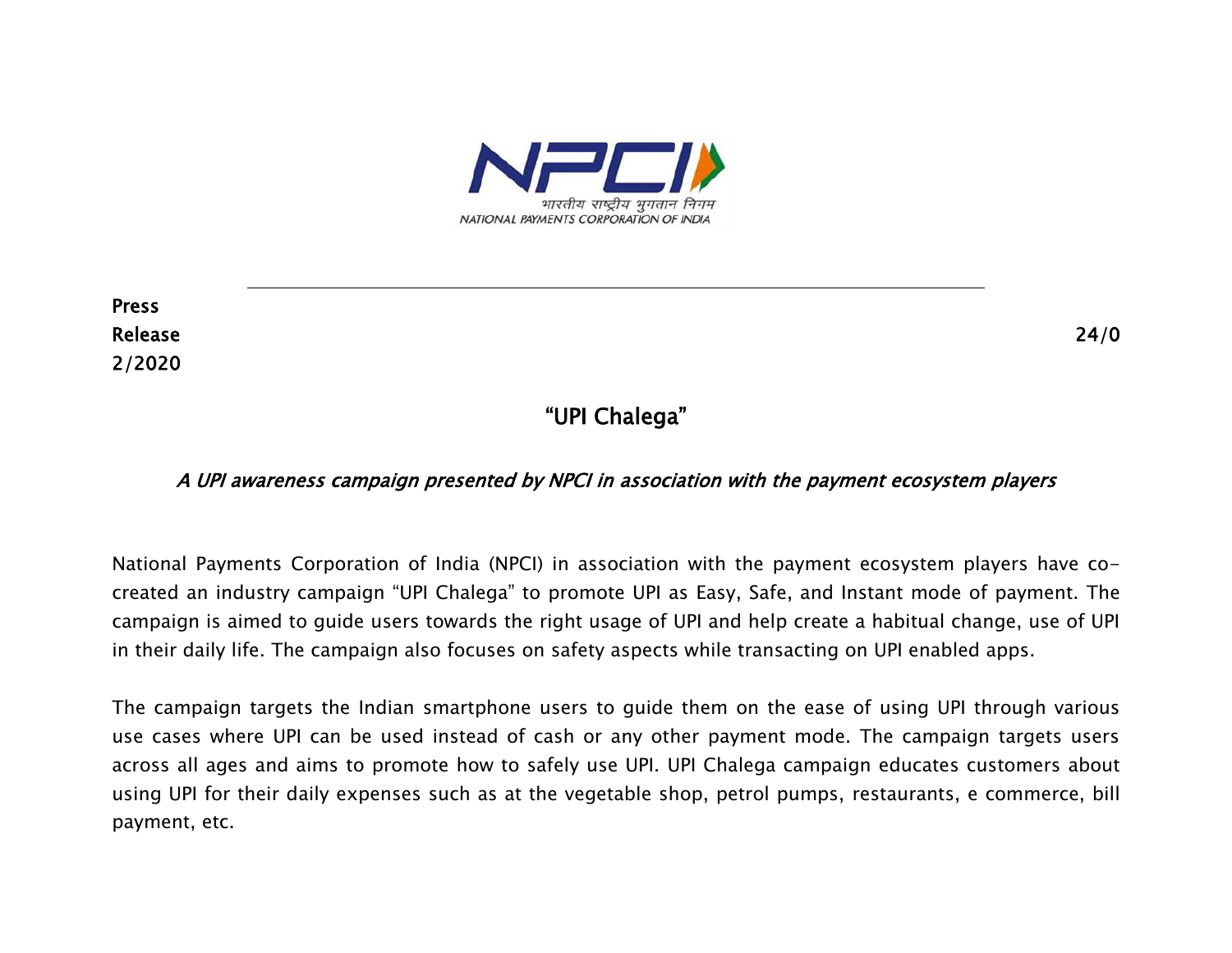Campaign's creative agency Ogilvy & Mather (O&M) has created a relatable character, Mrs. Rao, who is the mouthpiece of the brand UPI. Whenever there is a cash crisis at hand, Mrs. Rao appears as the voice of reason, and introduces UPI transactions as the simple solution to the problem. In the 6 TVCs, the story is satirically narrated by Mrs. Rao who gently reprimands the viewers for their faith in the old ways of buying things and splitting bills. The ad films end on an instructive note, 'Batwe ke jagah mobile nikalo; len den ki nai aadat dalo'.

For instance, one of the TVCs showcases five friends unnecessarily arguing at the restaurant on how to split the bill, until the owner himself showed up and offered to pay the bill for them. Then Mrs. Rao humorously gives them the idea to use UPI instead of cash for sharing money among friends.

The 360-degree campaign uses various media channels like television, cinema, outdoor, digital and radio to drive the traffic to *UPIChalega.com* microsite. This microsite has TVCs, 'how to' videos about using UPI safely, information about live banks and third party Apps as well as social feeds among other information. From Registration process, what's a UPI id, pin change, complaint redressal, sending money, PIN secrecy to the uniform UPI payment page that users should always remember, the campaign covers everything in the how to videos in *UPIChalega.com* microsite.

Praveena Rai, COO, NPCI said, "We are excited to announce the launch of "UPI Chalega" campaign. We believe this campaign has extreme potential to educate users, exponentially accelerate the adoption rate of digital payments and support our vision of a less-cash payments economy. We are happy to associate with our member banks, payment service providers and third party Apps and design this fun-filled and educational UPI awareness campaign. We hope the highlight of our campaign, Mrs. Rao, would motivate customers to shift to easy and safe UPI payments and restrict the usage of cash."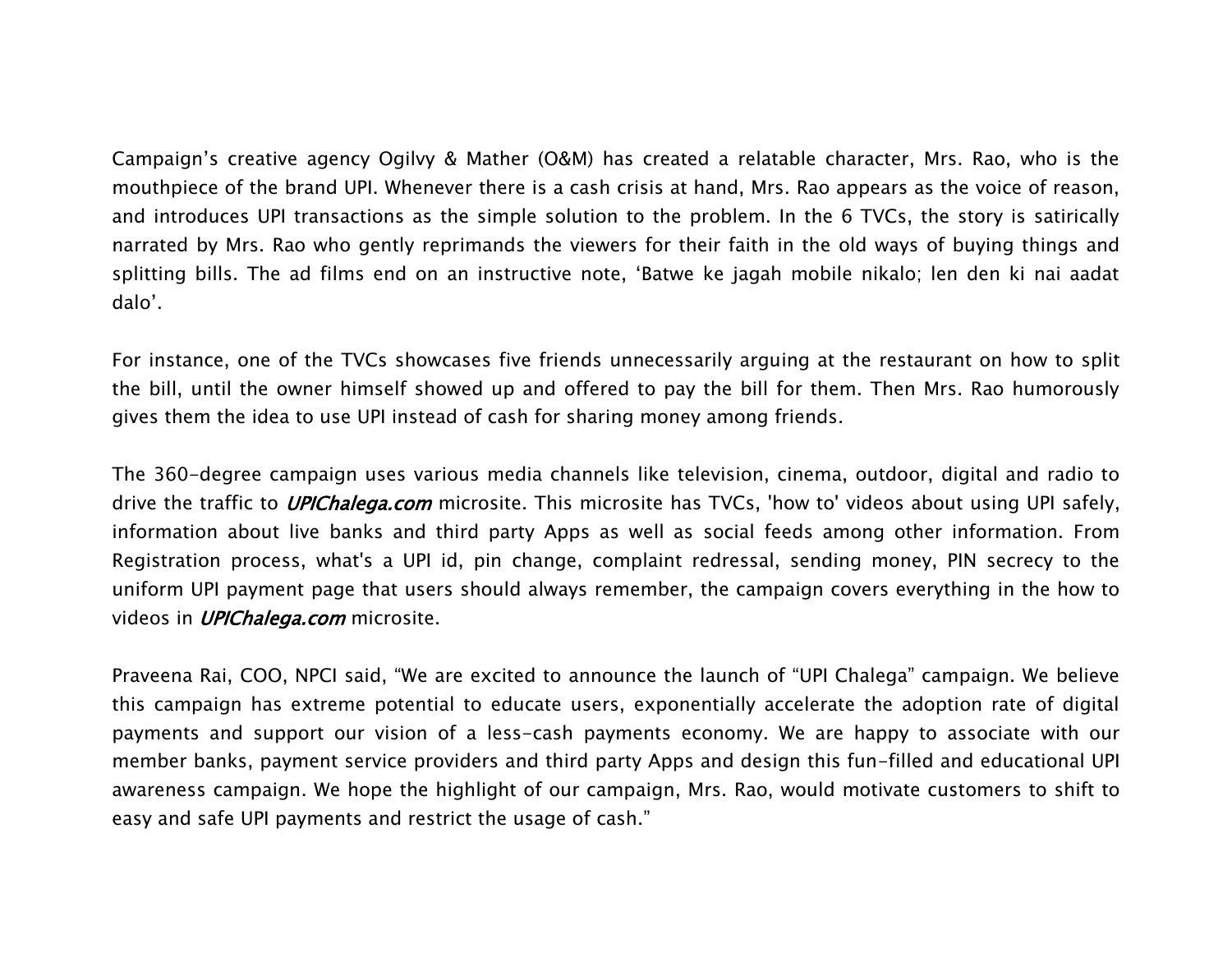Swaminathan J, DMD Strategy & Chief Digital Officer, SBI said "SBI as a founding member of NPCI is happy to be a part of FLAC (Financial Literacy & Awareness Campaign) committee to create awareness and increase the adoption of UPI. Over the years, endeavor of SBI has been to promote safe and convenient digital payment methods including UPI among its customers. It is important for the payment eco-system to constantly educate and inform customers about UPI as the simple, instant and one of the most secure modes of payment methods in the country."

Karthi Marshan, Chairman FLAC (Financial Literacy and Awareness Campaign) Committee and also the Chief Marketing Officer, Kotak Mahindra Group said, "This is possibly the first time that banking, payments and fintech players are coming together with NPCI to promote safe usage of UPI via a massive multi-media campaign that aims to provoke interest as well as educate in an engaging manner. It's been a privilege for me to work with my peers and NPCI in championing this truly important agenda, of leading India to a less cash, more digital economy."

Piyush Pandey, Chief Creative Officer (Worldwide) and Executive Chairman (India) of Ogilvy said, "Digital money is the simplest alternative to carrying cash. And it's safer. But most consumers aren't aware of that. They still rely on cash for most of their transactions. We wanted to come up with a simple creative solution that encourages behaviour change. Our message - UPI chalega - is a short and effective trigger."

NPCI's flagship product UPI allows users to transfer money on a real-time basis, across multiple bank accounts without revealing details of one's bank account to the other party. The simple, safe, cost-effective mobilebased payments system has become one of the most prominent forms of digital payments.

# Link of TVCs